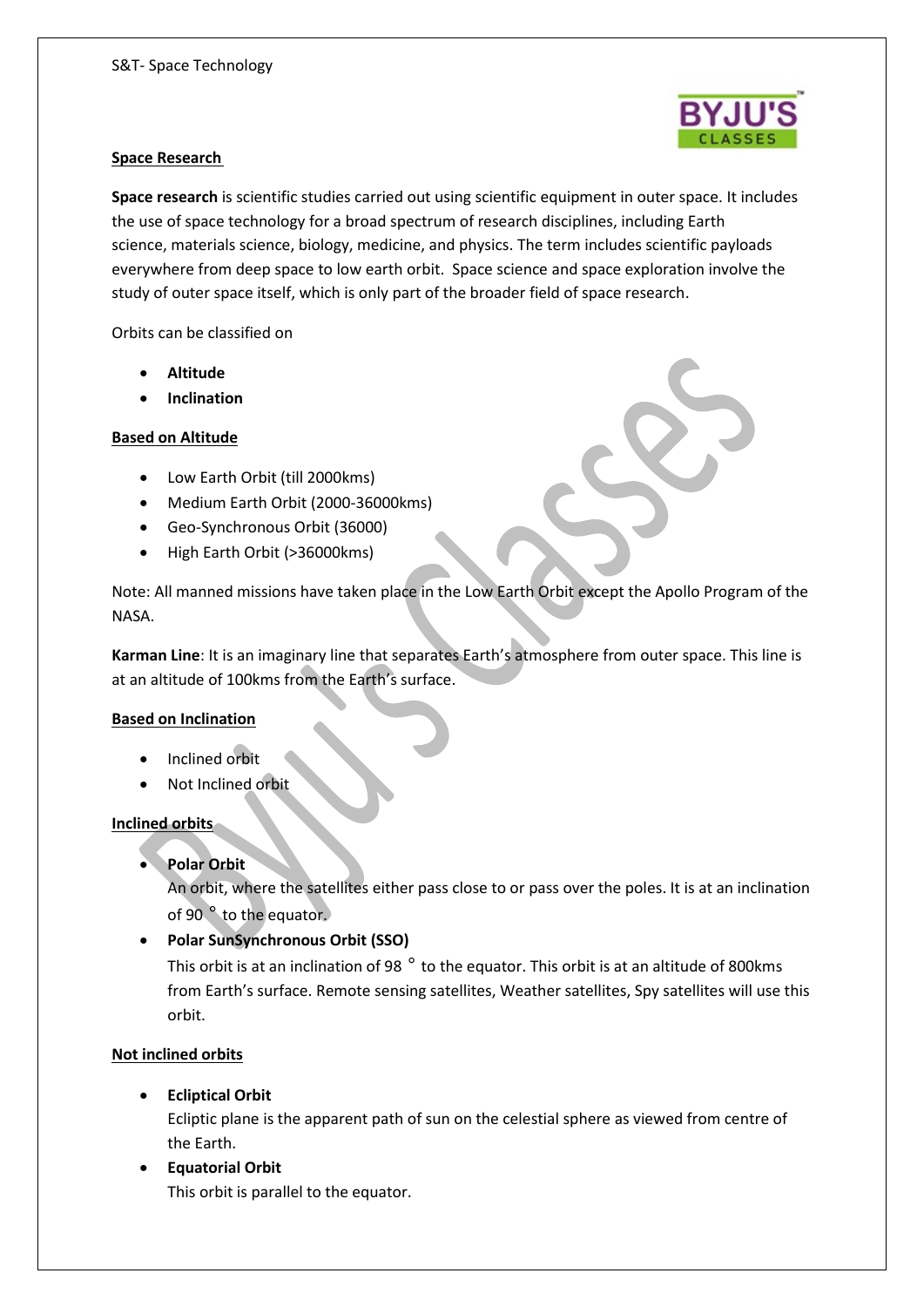# S&T- Space Technology What do you mean by **Synchronous** orbits?

These are orbits where the satellites have the same orbital period as that of the object being orbited. For example, Geo-synchronous orbits are orbits where the satellites orbital period is the same as the Earth's Rotational period.

| Geostationary                              | SunSynchronous                         |
|--------------------------------------------|----------------------------------------|
| It is in Geosynchronous orbit<br>$\bullet$ | It is in Sun Synchronous orbit         |
| Altitude is at 36,000km                    | Altitude is at 800km                   |
| It is a circular orbit                     | It is an Elliptical orbit<br>$\bullet$ |
| It is an Equatorial orbit                  | It is a polar orbit                    |

# **Satellite systems**

The satellite systems can be divided into

- Remote Sensing
- Communication satellites
- Remote sensing satellites are those satellites that are used as weather satellites. These are placed at an altitude of 800km. They measure EM radiation that is reflected, scattered from the Earth's surface. India's remote sensing satellites are world's largest constellation of satellites now consisting of 12 satellites.

Applications of Remote Sensing satellites include,

In Agriculture, it is used for Crop forecasting, movement of locusts, flood warning.

In Resources management, it is used to map forest cover, identify forest fires, mineral mapping, National wastelands maps are prepared using this data.

In disaster management, it is used to warn about cyclones, floods and tsunami.

In defence, it is used to identify troop movements.

- **Communication satellites** in India are termed INSAT (Indian National Satellites) series of satellites.

Latest launch of a communication satellite was the GSAT-10. It carried 12 normal C- band transponders, 12 extended C-band transponders and 12 Ku-band transponders.

Applications of INSAT

Telecommunication, Television and also Metereology applications.

**Transponders**: These are devices that receive signals from the ground station, amplify them and send it back to ground stations.

There are three types of transponders

- S band  $(2.5Ghz 2.7Ghz)$
- C band  $(3.9Ghz 6.24Ghz)$